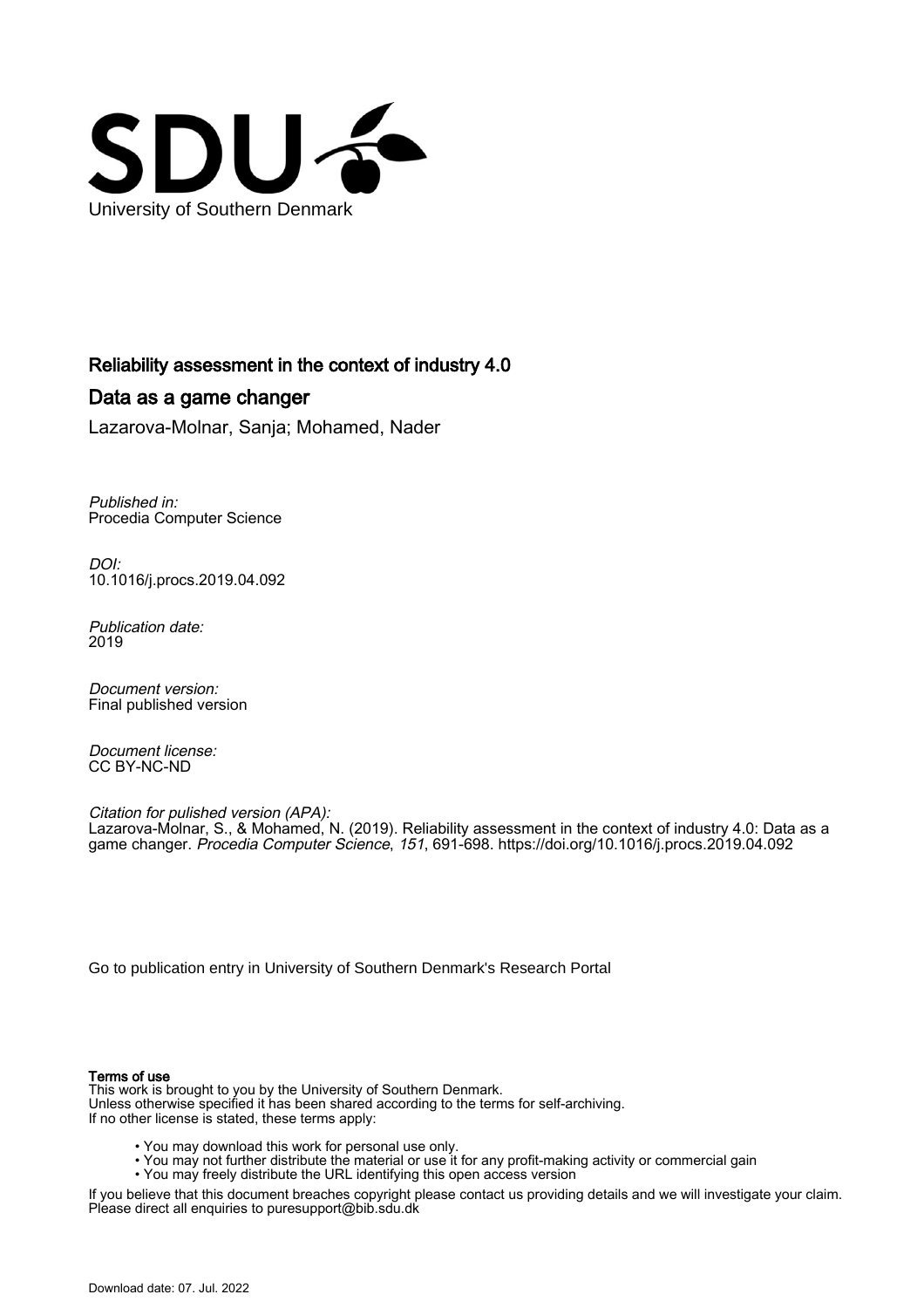



Available online at www.sciencedirect.com



Dwa aaalis ww.edit **Computer Science** 

Procedia Computer Science 151 (2019) 691–698

www.elsevier.com/locate/procedia

## The 2nd International Conference on Emerging Data and Industry 4.0 (EDI40) The 2nd International Conference on Emerging Data and Industry 4.0 (EDI40) April 29 – May 2, 2019, Leuven, Belgium

## Reliability Assessment in the Context of Industry 4.0: Reliability Assessment in the Context of Industry 4.0:

## Data as a Game Changer Data as a Game Changer

### Sanja Lazarova-Molnara \* and Nader Mohamedb *aMærsk Mc-Kinney Møller Institute, University of Southern Denmark, Odense, Denmark* Sanja Lazarova-Molnar<sup>a\*</sup> and Nader Mohamed<sup>b</sup>

*bMiddleware Technologies Laboratory, Pittsburgh, PA, USA aMærsk Mc-Kinney Møller Institute, University of Southern Denmark, Odense, Denmark bMiddleware Technologies Laboratory, Pittsburgh, PA, USA*

### **Abstract**

Reliability is the measure of the likelihood that a product, system or service will perform its intended function adequately for a Reliability is the measure of the likelihood that a product, system or service will perform its intended function adequately for a<br>specified period of time. Low reliability of a manufacturing system, besides the costly rep reduced production, and consequently, significantly reduced profits. Therefore, it is very important to have a way to assess reliability, as a key performance metric for manufacturing systems, and cyber-physical systems in general. The newly developed information and communication technologies that are increasingly becoming part of the current and future manufacturing systems, both allow and invite for more sophisticated approaches to assessing reliability of manufacturing systems as opposed to the traditional expert knowledge-based approaches. In this paper, we describe the significance of evaluating reliability for the the traditional expert knowledge-based approaches. In this paper, we describe the significance of evaluating reliability for the progress and acceptance of the Industry 4.0 technologies, as well as the new directions and p analysis that these new technologies can provide. Finally, we provide an overview of the implications of these novel ways of analyzing reliability in the context of Industry 4.0.

© 2019 The Authors. Published by Elsevier B.V. © 2019 The Authors. Published by Elsevier B.V.

 $\approx$  2019 The Additions. The mission by Eisevici B.V.<br>This is an open access article under the CC BY-NC-ND license ([http://creativecommons.org/licenses/by-nc-nd/4.0/\)](http://creativecommons.org/licenses/by-nc-nd/4.0/) This is an open access article under the Conference Program Chairs. This is an open access article under the conference Program Chairs. Peer-review under responsibility of the Conference Program Chairs. Peer-review under responsibility of the Conference Program Chairs.

*Keywords:* manufacturing systems; reliability; data collection; challenges; opportunities *Keywords:* manufacturing systems; reliability; data collection; challenges; opportunities

\* Corresponding author. Tel.: +45-40121112;. *E-mail address: s\mo@mmmi.sdu.dk* 

1877-0509 © 2019 The Authors. Published by Elsevier B.V.

This is an open access article under the CC BY-NC-ND license (http://creativecommons.org/licenses/by-nc-nd/4.0/) Peer-review under responsibility of the Conference Program Chairs. 10.1016/j.procs.2019.04.092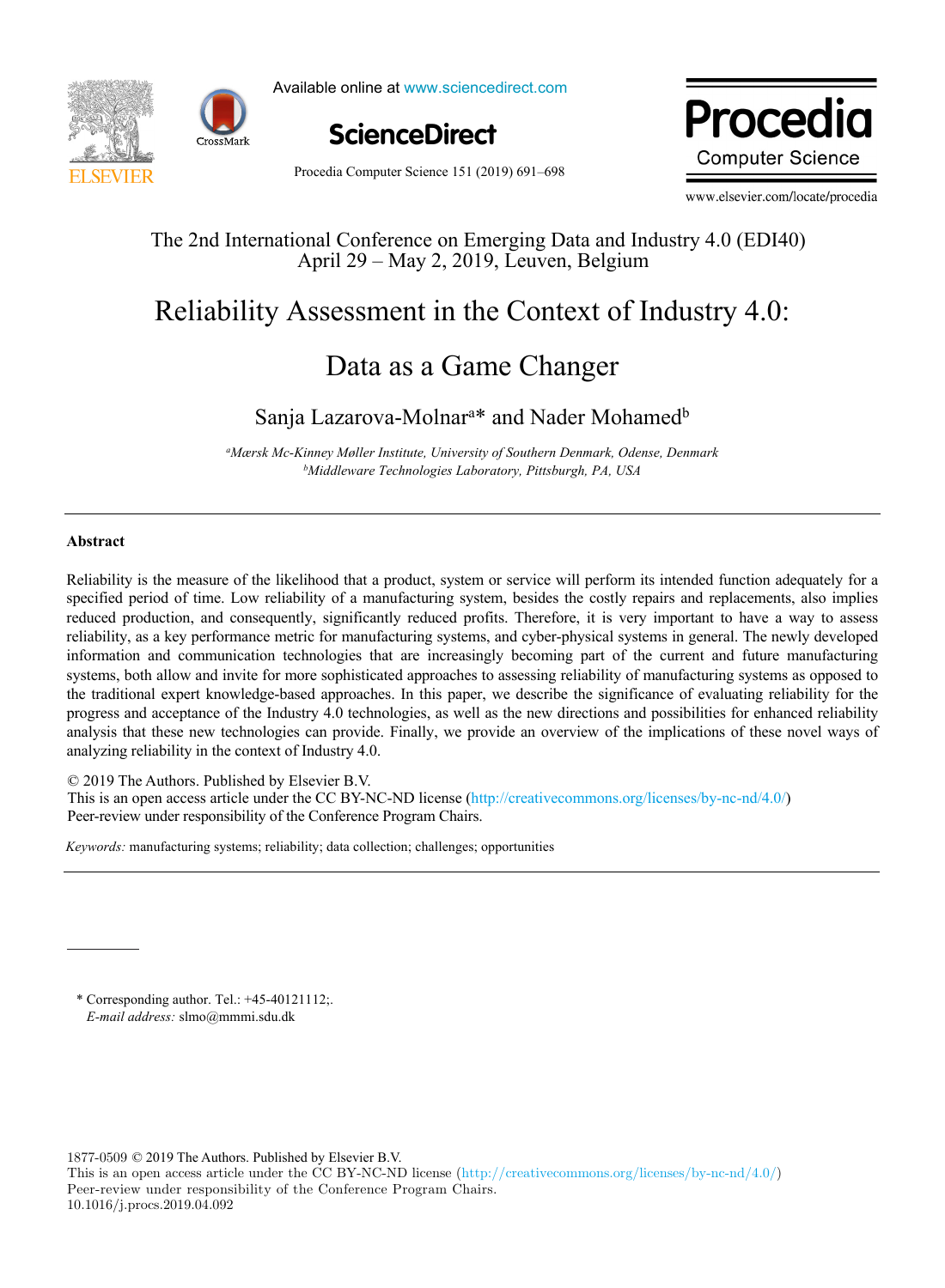## **1. Introduction**

Reliability evaluates the likelihood that a product, system or service will perform its intended function adequately for a specified period of time. Low reliability of a manufacturing system, besides the costly repairs and replacements, also implies reduced production, and consequently, reduced profits. Reliability of manufacturing systems has been of great importance for many decades [1, 2]. This fact has not changed throughout the years; on the contrary, reliability has maintained increased its significance as a vital measure of the operability of manufacturing facilities with their increasing complexities [3, 4]. What has changed, though, is that data that can enable more efficient and accurate reliability analysis of systems have now become even more easily obtainable. Therefore, a great portion of the expert knowledge that was typically leading and supporting reliability analysis has gotten an opportunity to be both enhanced and validated.

Reliability of a manufacturing system affects a number of other efficiency performance metrics, such as production costs, maintenance costs and spare parts management costs, ultimately affecting productivity and revenue, as low reliability implies that machines have frequent breakdowns, and thus, frequent interruptions in manufacturing processes. Related metrics, such as availability, also take into account systems' and components' downtimes due to repairs, so some of these performance metrics provide a more comprehensive way to assess. With the emergence of Industry 4.0, there are new opportunities of automating processes that are relevant for performing reliability analysis of manufacturing systems, allowing for new types of data to be collected on all relevant phenomena, including humans, and human-machine interactions. The development of new technologies and data infrastructures also enables the development of validation approaches for all historically used reliability models, and their enhancements or calibrations.

Moreover, recently predictive and prescriptive maintenance of machines has been identified as the most important application of industrial data analytics, as stated by Columbus in [5]. Since reliability is one of the more relevant measures to evaluate maintenance schedules, strategies or sequences of actions, consequently accurate reliability analysis and assessment are just as important. Throughout history we have been witnesses of a large number of oversimplified and wrong reliability models that have been used for making costly decisions [6, 7]. Decisions made based on inaccurate models can often be damaging to the performance of a system, affecting also both its safety and its security.

The goal of this paper is to discuss the significance of reliability analysis in the context of Industry 4.0 and provide directions for enhancing the processes related to reliability analysis of manufacturing facilities, given the new Information and Communication Technologies (ICT) developments.

We begin by providing background and preliminaries in Section 2, followed by a study of the meaning of reliability in the Industry 4.0 context in Section 3. In Section 4, we discuss the implications of the new opportunities for performing reliability analysis in the context of Industry 4.0, taking into consideration the latest technological developments.

#### **2. Background**

In this section we elaborate the context of Industry 4.0 and its principles, as well as summarize the advancements in reliability analysis for manufacturing systems.

### *2.1. On Industry 4.0*

Industry 4.0 is the term that has been adopted to denote the latest digital industrial revolution [8]. The major drive for this industrial revolution is the data, i.e. the convenience and ease with which it is being collected and analyzed. This is, of course, facilitated by the large storage and computing power and the development of advanced and efficient methods for analyzing data and transforming it into decisions. All industries have been affected by these technologies and advancements, thus, utilizing them to enhance production by a large number of performance criteria [9], such as profit, costs, customer experience, energy efficiency, customer lifetime values and customer loyalty, to name a few [10-14]. The emergence and development of Industry 4.0 is currently creating significant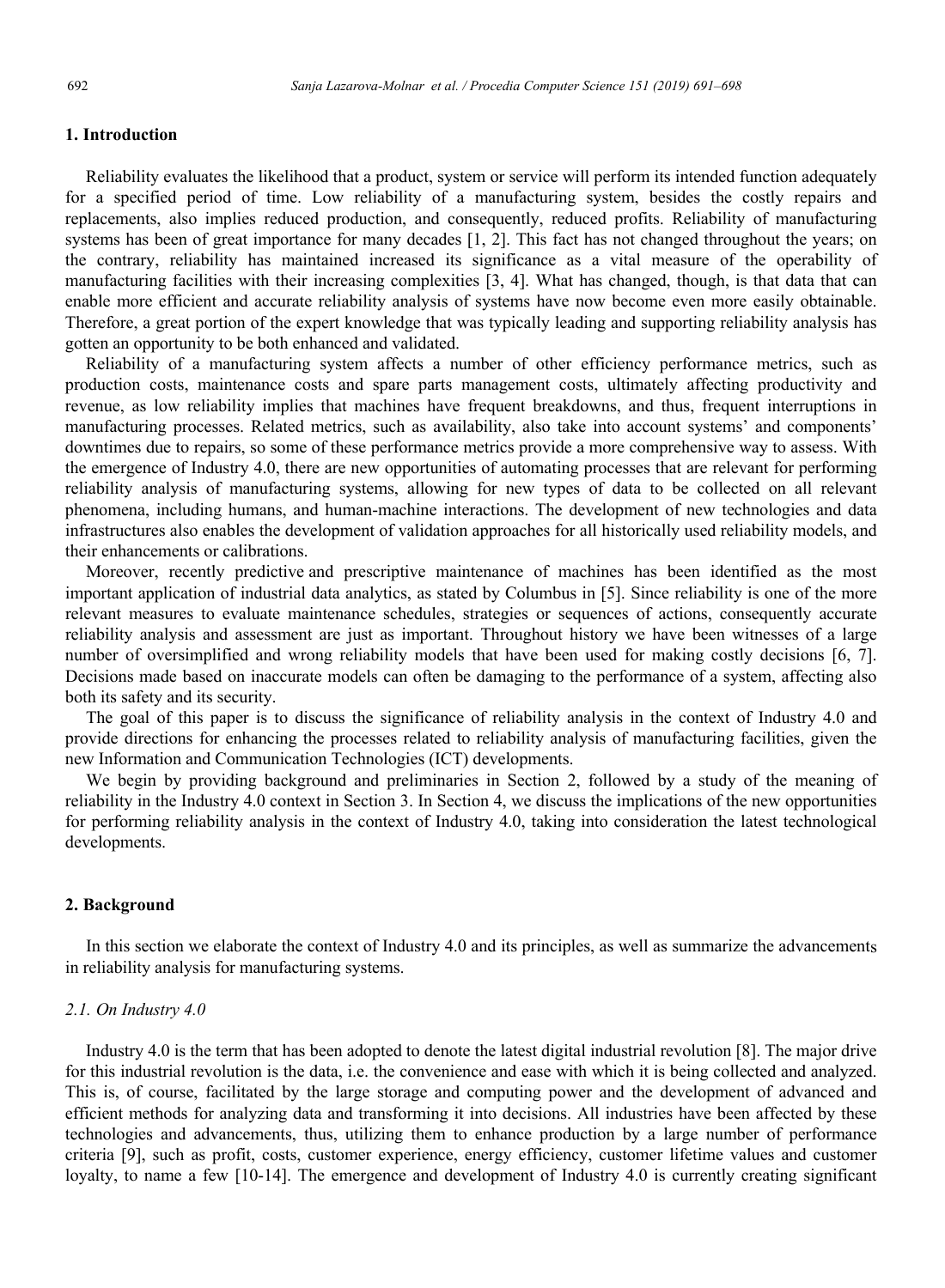pressure on manufacturers to have to collect and analyze data, in order to stay competitive on the market, which is expected to be pretty hard on small and medium enterprises (SMEs) due to their typically limited resources.

Nine main components of Industry 4.0 have been recognized as main drivers of its development and convergence [15], i.e.: System Integration, Big Data and Analytics, Simulation and Virtualization, Internet of Things (IoT), The Cloud, Cybersecurity, Autonomous Robots, Augmented Reality, and Additive Manufacturing. The core of these nine components is the data and its processing to permit automation and improvement of manufacturing and other related processes. Most of the components (6 out of 9) provide useful supports for collecting, storing and processing manufacturing data, as illustrated in Fig. 1, where we recognize the nine main components of Industry 4.0 into operations-related and data-related components. This further shows how important and central data is with respect to the Industry 4.0.



Figure 1. The important components of Industry 4.0.

The main aims of the Industry 4.0 are to improve manufacturing efficiency and diminish the associated cost. Measuring and enhancing reliability has a substantial impact on realizing these aims. The advantages of the new industrial revolution, however, also bring along new challenges. The development of Industry 4.0 is expected to effect important changes in the society. In Germany, for instance, as a leading manufacturing nation, they have recognized four main areas that are going to be impacted by the Industry 4.0 [9], as follows:

- Productivity, by ca. 10-30% increase,
- Income growth, by ca. 1 percent of Germany's GDP,
- Employment, by alteration in the requirement of skills, e.g. employees skilled in mechatronics and software developments are predicted to have an improved demand, at the expense of low-skilled laborers, and
- Investment, by expecting investment of ca. EUR 250 billion during the next ten years in Germany in adapting Industry 4.0.

Alike impacts are anticipated on a global scale [16], although at slightly different paces.

## *2.2. Reliability in Manufacturing Systems*

Manufacturing systems, being cyber-physical systems, have three factors that affect their reliability: software reliability, hardware reliability, and reliability due to human interaction. All three factors have distinctive natures, and as such, need to be analyzed first individually, and then combined to provide a unifying measure of the overall reliability.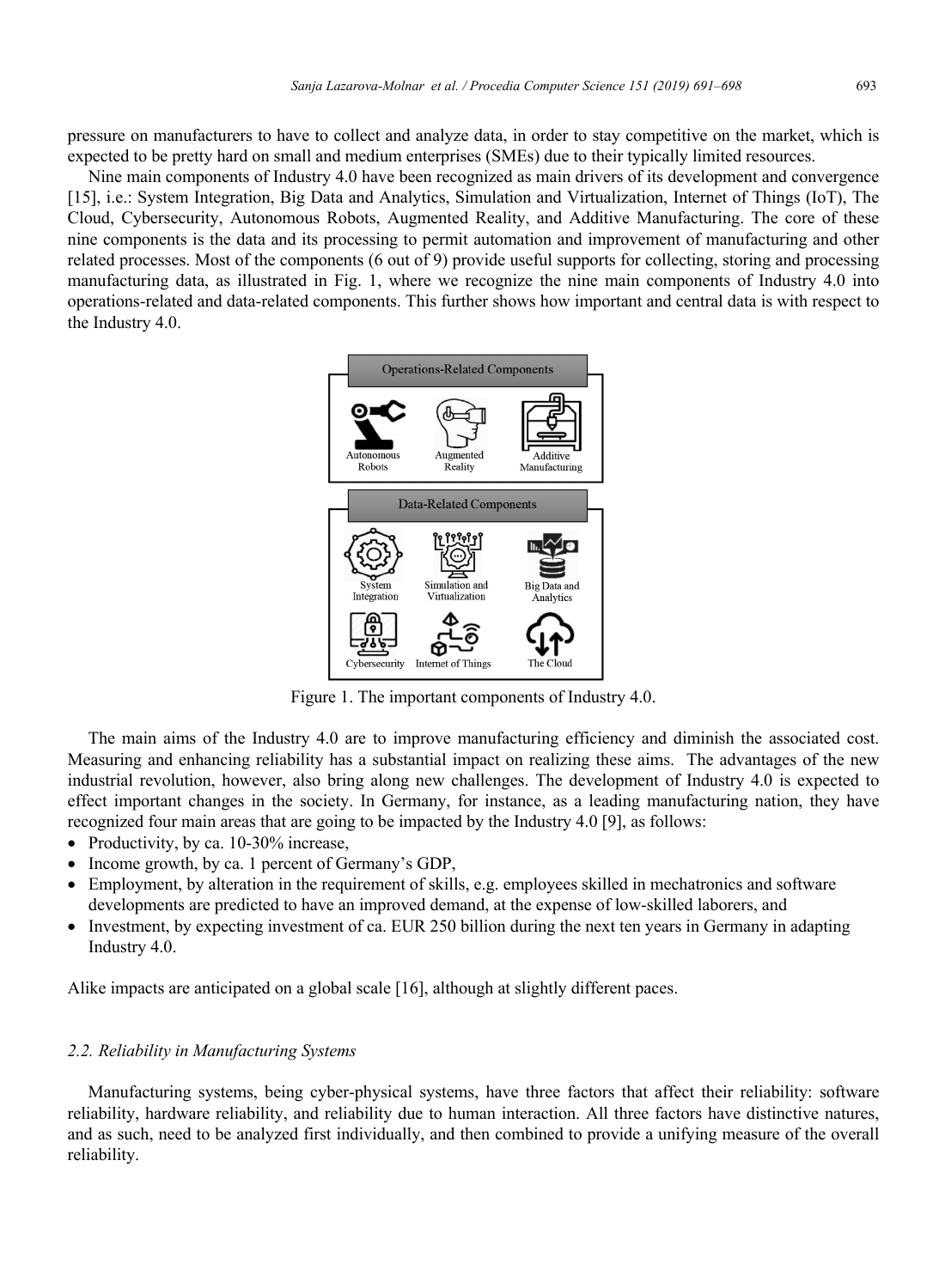As elaborated in [17], in Figure 2 we illustrate failure rates of software and hardware components [18]. Hardware components have three phases: in the beginning while they are burning in, when the effect of manufacturing errors occurs, then the failure rate stabilizes until the "wear out" period, when, again, there is an increased failure rate due to the components' aging. Software components have the highest failure rate at the beginning, during integration and test. During this testing phase faults are being removed and the failure rate decreases and stabilizes, until the next upgrade. In Figure 1b we can see that software components do not exhibit the last "wear out" phase when the failure rate increases. Instead, the last phase with software is the Obsolescence, where the component becomes obsolete and no upgrades are being provided. One of the biggest differences between software and hardware reliability is that software reliability does not depend on time, whereas the hardware reliability does. On the other hand, software reliability is highly dependent and sensitive to changes in the environment, such as updates of hardware of software components, as well as other relevant events.



Figure 2. a) Bathtub curve for hardware reliability; b) Revised bathtub curve for software reliability [18]

Besides software and hardware-related reliability, we also need to consider the effect that human interaction has on a system's reliability as manufacturing systems are often operated by humans at certain levels. Human interaction increases the likelihood that the manufacturing system is used or operated in an unintended or wrong way, which would result in reduced reliability and greater vulnerability to faults. A large portion of manufacturing systems are designed for intensive interaction with humans and, thus, humans have, to a large extent, influence on the operation of these systems. There have been numerous research efforts directed at estimating the impact of unexpected and unintended human interaction with a wide range of Cyber-Physical Systems (CPS). One example of CPS with high level of human interaction are smart buildings, for which a lot of research has been done on the topic of occupants' behavior [19, 20]. Humans are highly uncertain and difficult to predict in their behavior. Therefore, modeling reliability-related human behavior needs different approaches from the ones applicable to software and hardware aspects.

Therefore, to obtain comprehensive measure of the reliability of a manufacturing system, all three types of reliabilities need to be considered, as well as their interplays and interdependencies. This is far from trivial to do, however, the availability of the IoT infrastructure may make it easier to extract and model relevant events and interdependencies accurately, such as to obtain accurate reliability measures.

#### **3. Reliability Analysis in Industry 4.0 Context**

With the development of the industrial Internet of Things (IoT), new opportunities for analyzing reliability of systems are being developed, as well as opportunities to validate the existing approaches. Typically, a lot of expert knowledge is utilized for reliability analysis, and to a large extent, expert knowledge will remain irreplaceable for safety-critical systems, where there is no option for collecting data on faults, as they should not happen at all due to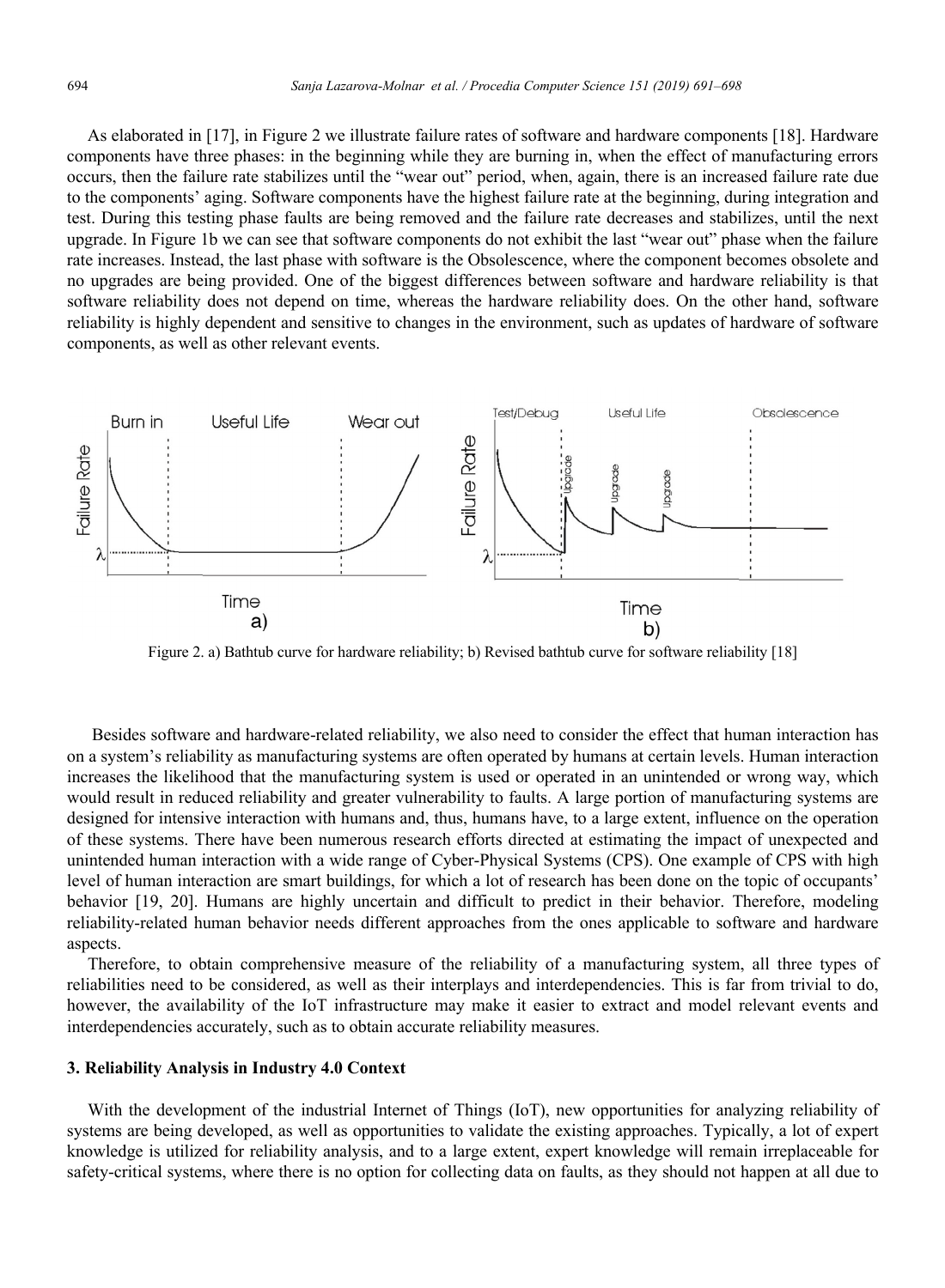their catastrophic consequences. One example, where a great level of expert knowledge is needed is the design of Fault Trees for reliability of aviation systems [21]. However, large portions of systems utilized in manufacturing are not safety-critical, i.e. their faults and failures do not cause damage to the people or the environment. Mainly, consequences of faults and failures in manufacturing systems are in terms of financial cost.

Therefore, the recent ICT developments and their use in manufacturing facilities create a significant opportunity to effectively gather data on faults and failures of these systems and utilize it to supplement expert knowledge and build more accurate reliability models. The development of Industry 4.0 has yielded a number of new moments and associated opportunities that can change the way in which reliability in manufacturing systems is analyzed and assessed. In particular, we focus on the following aspects:

- 1. Availability and ease of collection of data,
- 2. Large portion of systems being non-safety-critical,
- 3. Same flexible machines being utilized by different manufacturers for different purposes, and
- 4. New technologies lead to more complex and failure-prone systems.

Each of the four listed aspects provides different benefits and challenges, detailed as follows.

The availability and ease of collection of data has yielded collections of new types of data, but also requested development of new and sophisticated approaches to enable full benefit of the data. E.g. typically, the data collected is in form of time series, without explicitly capturing faults occurrences. This implies that there is high necessity of approaches that focus on event detection, such that faults and other events occurrences can be extracted from the time series data. Furthermore, accurate root cause analysis methodology will be the next requirement; such as to extracts events dependencies and model them. Once such approaches are sufficiently advanced, reliability analysis of systems can be automated, such as to be automatically performed, based on data from manufacturing machines. The fact that most of the manufacturing machines are not necessarily safety-critical, and faults/failures are relatively common occurrences, makes the data-based approaches very adequate. Collection of data for reliability analysis in safety-critical systems would be impossible, as in those systems the failures can cost human lives. Examples are automotive systems or aircraft. This brings us to the second point that supports the first.

The third fact on our list is the anticipation for flexible machines that can perform different tasks, which implies that highly repetitive use same types of machines will be occurring. Thus, a lot more data can be collected for those machines, yielding more accurate models. However, as we state by the fourth aspect, the availability of data and the new technologies comes at a cost, which is the increased complexity of the systems. This increased complexity implies vulnerability to faults and failures. E.g., CPS' processes often depend on input from sensor data, so a fault in the sensors can lead to significant damaging and costly consequences. This vulnerability only emphasizes the need for accurate and efficient reliability and overall health assessment of the manufacturing systems.

To summarize, in Figure 3, we illustrate the feedback loop that can enabled by the data-based reliability assessment for smart factories. We begin from the bottom left corner of the figure, where we have the smart factory that collects a data from its manufacturing processes. This data then needs to be processed in a way that key reliability-related events are detected (such as fault occurrences, repair starting times and completion times, etc.) and extracted [22, 23]. Next, this data is used for learning fault models, including causality among faults and failures, which is followed by advanced simulation and data analytics. The results of simulation and data analytics are utilized for decision support on improved system configuration and generation of preventive maintenance schedules for increased reliability of the system (i.e. smart factory in this case).

It is evident that machine learning and simulation will play important role in making the data-based reliability analysis processes possible. Advanced event detection methods will be crucial for gathering data for building reliability-relevant models, and accurate and efficient simulation methods will be needed for evaluating the reliability of the built models. The automatically generated models can then be used for analyzing alternative configurations for given systems, with the purpose of optimizing their reliabilities.

The four described aspects that characterize the latest developments, captured in the Industry 4.0 initiative, are in favor of using data-based approaches for reliability assessment of manufacturing cyber-physical systems. In the following section, we discuss the implications of the data-based reliability assessment of manufacturing systems.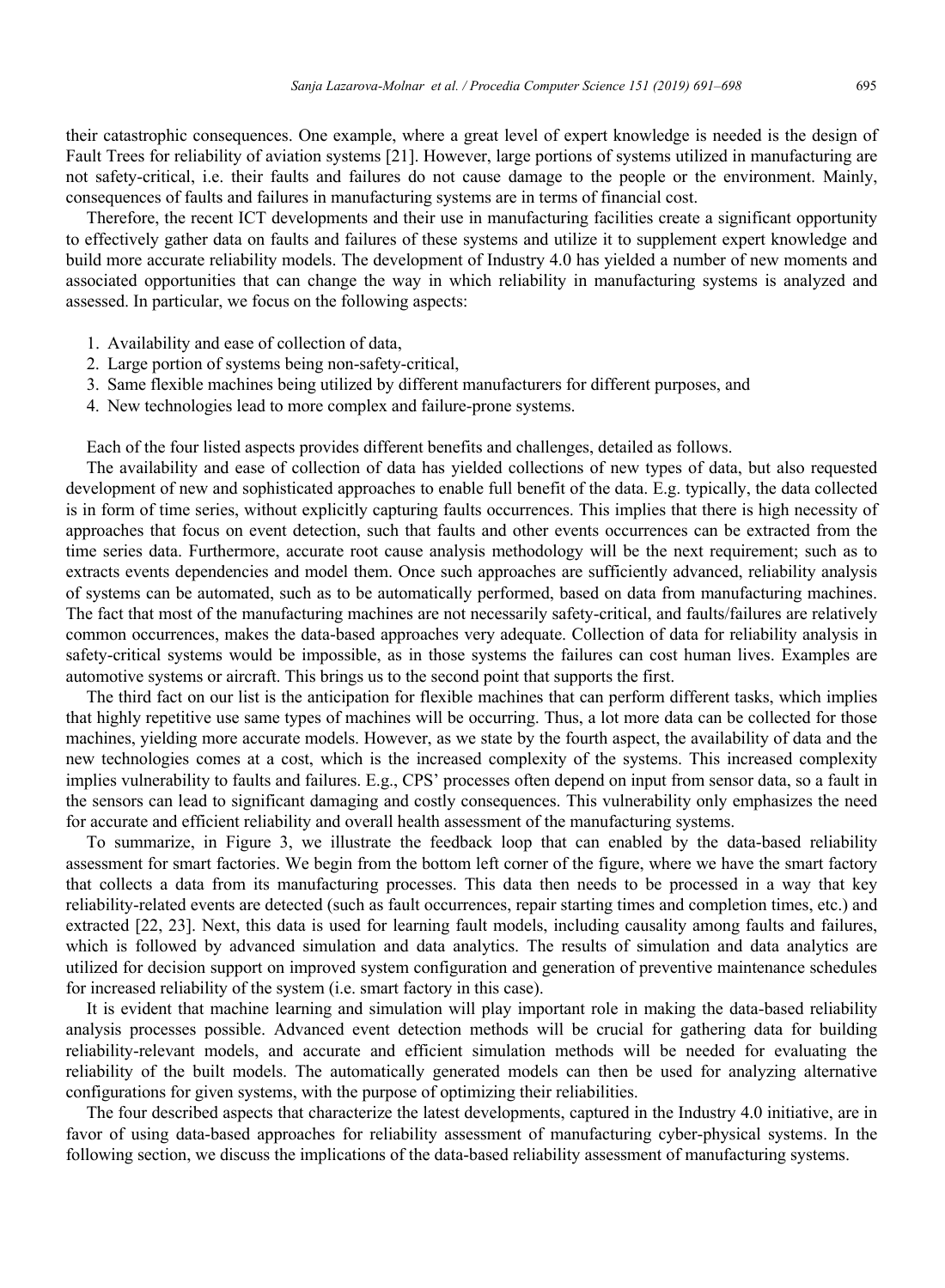

Figure 3. Data for supporting reliability modeling in smart factories

#### **4. Implications**

Managers and engineers in different manufacturing industries continuously plan with intention to improve productivity, quality, and reliability of their manufacturing processes and the quality of their products. At the same time, they constantly attempt to cut down manufacturing expenses, improve resource utilizations, and increase manufacturing safety. These objectives can be achieved well with leveraging the capabilities of Industry 4.0 for manufacturing. As both IoT and CPS are used to enable connectivity among different manufacturing components and smart cyber controls, more accurate data about different manufacturing processes can be collected, stored, and analyzed. In addition to this data from manufacturing processes, other business data from different enterprise systems such as Enterprise Resource Planning (ERP), Customer Relationship Management (CRM), Supply Chain Management (SCM), and Product Life Cycle Management (PLM) can provide detailed information about all production and related processes.

With this collected data, manufacturers can be armed with better data-driven decision making to significantly improve their operations and profitability. Different advanced cyber techniques such as simulation, data mining, process optimizations, and machine learning algorithms can be applied to this data to improve the reliability of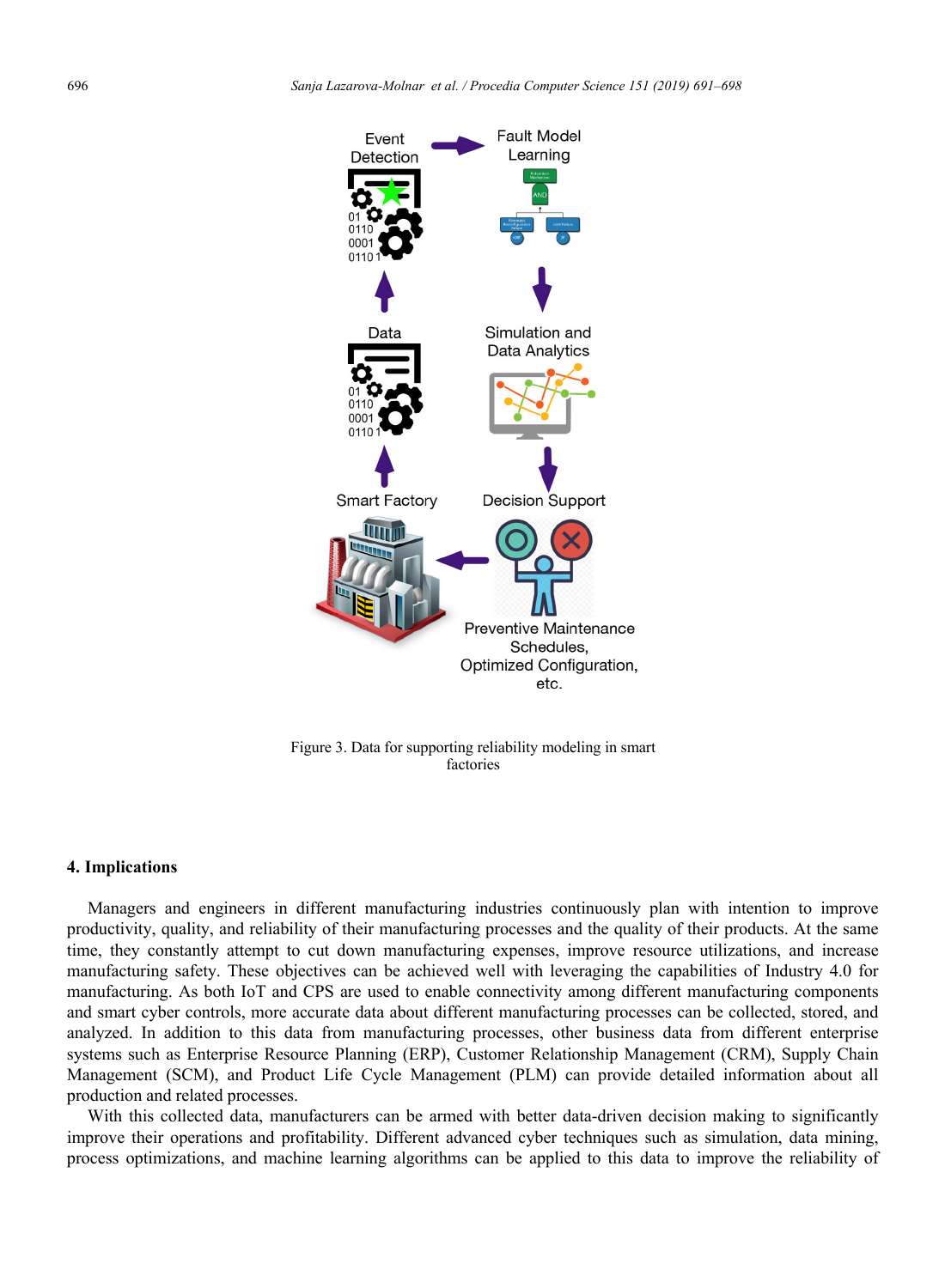different manufacturing systems, processes, and their products. For example, the collected data can be utilized by a number of data-driven decision-making processes to enhance reliability of different manufacturing processes with an aim to reduce materials, resources, and energy used to produce different products.

In addition, the collected information from different systems and processes can be utilized to optimize maintenance schedules and perform preventive diagnostics. Cost and time are two important aspects in manufacturing systems [24]. Consequently, manufacturing systems' maintenance is a tremendously important process that allows to keep manufacturing machines in outstanding operating settings and avoid unexpected accidents that may outcome in process interruptions and down-times as well as costly repairs. In addition, maintenance and support costs are estimated to be around 60 to 75% of the total lifecycle costs [25]. To optimize maintenance and decrease interruptions and repair costs, the collected information can be applied to form a knowledgebase to store, organize and analyze information using smart algorithms to propose optimizations for the maintenance schedules and assist in noticing potential problem areas before an actual problem happens.

Another significant opportunity is the potential for Collaborative Data Analytics among manufacturing facilities [11], which presents an opportunity to faster build more accurate fault models of machines that partake in the different flexible manufacturing systems. By joining data on matching machines, and thus sharing the conditions under which their machines operate, manufacturers can easily detect optimal configurations for their machines, as well as obtain accurate fault models for designing maintenance schedules that reduce the costs and downtime. This service could be either provided by a third party, or by joint companies' initiative, in the form of an interest group, which will guarantee anonymity and protection of companies' data. We are aware that many companies will be initially skeptical about sharing data, but we believe the necessity for survival will have an impact in changing these views and subscribing to the pragmatic initiatives.

#### **5. Summary and Outlook**

In this paper we examined the concept of reliability within the context of Industry 4.0, especially the impact of the obtainability and availability of data has on reliability analysis and assessment. The relevance of providing accurate and efficiently calculated reliability assessment of a manufacturing system has been high priority for a long time. What has changed now is the availability of new Information and Communication Technologies that have the potential to transform the traditional approaches, and enhance the quality of the provided assessments. The biggest game changer is the ease of obtaining and processing data on various phenomena related to the reliability. In line with the new advancements, we outlined fours aspects that can impact the ways of assessing reliability for manufacturing systems within the Industry 4.0 developments. One challenge that we foresee for obtaining useful reliability-related data is obtaining data on events, such as faults, failures, repairs, etc. This event data is typically facilitated through the challenging and intrusive process of event logging, or through advanced data analytics approaches in event detection, which again need to train on some data as well, so event logging to some extent cannot be avoided. Therefore, we see the success of the new and automated approaches on reliability assessment of manufacturing systems to a large extent dependent on the development of approaches for accurate event detection and process mining.

#### **References**

[1] K. Miriyala, N. Viswanadham, Reliability analysis of flexible manufacturing systems, International Journal of Flexible Manufacturing Systems, 2 (1989) 145-162.

[2] S. Chakraborty, B. Ankiah, Assessment of Manufacturing System Reliability: A Case Study, The Journal of the Operational Research Society, 40 (1989) 55-63.

[3] T. Xia, Y. Dong, L. Xiao, S. Du, E. Pan, L.J.R.E. Xi, S. Safety, Recent advances in prognostics and health management for advanced manufacturing paradigms, (2018).

[4] M. Catelani, L. Ciani, M.J.I.S.J. Venzi, RBD Model-Based Approach for Reliability Assessment in Complex Systems, (2018) 1-9.

[5] L. Columbus, Industrial Analytics Based On Internet Of Things Will Revolutionize Manufacturing, in, Forbes, 2016.